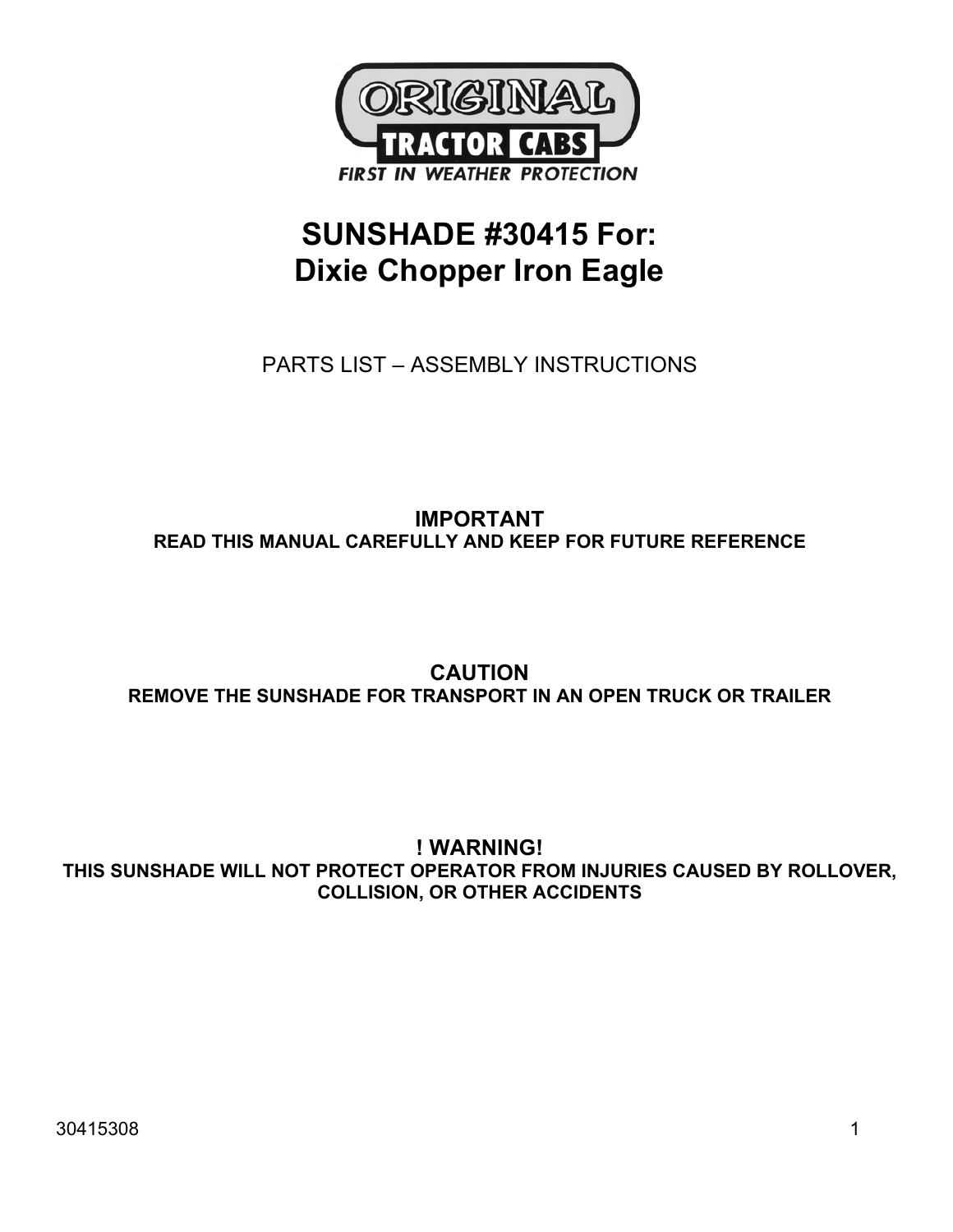## **Carton Contents: #30415 SunShade**

| PART#  | KEY#           | QTY.           | <b>DESCRIPTION</b>                       |
|--------|----------------|----------------|------------------------------------------|
| 30416P |                |                | <b>RECEIVER, RH</b>                      |
| 30417P | $\overline{2}$ |                | <b>RECEIVER, LH</b>                      |
| 30070P | 3              |                | FRONT BOW (reduced end)                  |
| 30071P | 4              |                | <b>FRONT BOW</b>                         |
| 30065P | 4              |                | <b>TOP BOW</b>                           |
| 30067P | 5              |                | <b>REAR BOW</b>                          |
| 30282P | 6              | $\overline{2}$ | <b>POST</b>                              |
| 9349P  |                |                | <b>BRACE, RH</b>                         |
| 9351P  | 8              |                | <b>BRACE, LH</b>                         |
| 9295W  | 9              |                | <b>VINYL COVER</b>                       |
| 30228  | 10             |                | <b>REAR SCREEN</b>                       |
| 30418  |                |                | HARDWARE PACKAGE (Contents Listed Below) |
| 786    |                | 8              | 1/4"-20 x 5/8" Cap Screw                 |
| 2186   |                | 2              | 1/4"-20 x 1 1/4" Cap Screw               |
| 1514   |                | $\overline{2}$ | 1/4" Flat Washer                         |
| 730    |                | 10             | 1/4"-20 Two Way Lock Nut                 |

### **Step 1; See Figure 1:**

Install right & left Receivers (1 & 2)

**A.** Remove the bolts at Reference A.

**B.** Place the right Receiver over the holes at Reference A as shown. Hold the fuel tank support in place. Replace the bolts and nuts then tighten.

**C.** Repeat the above step on the left side with left receiver. (Left side does not have Fuel Tank Support.)





**Figure 1**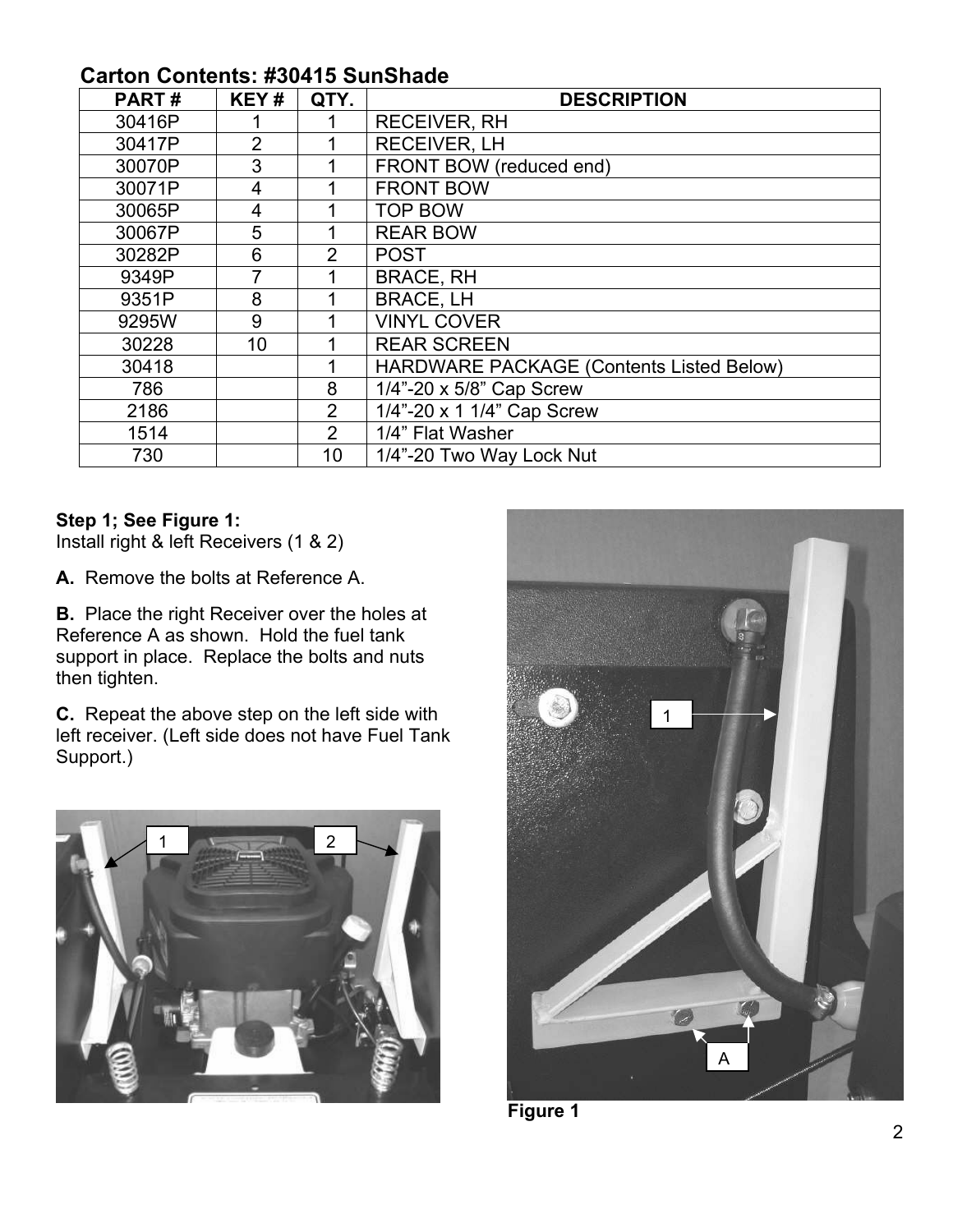### **STEP 2; SEE FIGURE 2:**

Assemble Frame

**A.** Connect the Front Bow Halves (3 & 4). Lay the Front Bow and Rear Bow (6) on a flat surface. Place the ends of the front bow on the outside of the ends of the rear bow. Insert four bolts outwards through the ends of the bows. Place the ends of the Top Bow (5) over the two forward bolts of the assembly. Add two locknuts and tighten keeping the top of the center bow leaning about 4" forward of vertical.

**B.** Refer to the illustration to attach the Posts (7) and right and left Braces (8 & 9) to the assembled frame. Use 1/4" x 1 1/4" bolts with 1/4" flat washers placed under the nuts at Reference A. Do not tighten the bolts at this time.

**C.** Insert the square ends of the posts into the receivers on the mower. Tighten all bolts. Keep the framework level while tightening the upper bolts.

**D.** Snap the Rear Screen around the Rear Bow and fasten to the posts with the Velcro tabs.

**E.** Slip the front of the Vinyl Cover over the front bow. Pull the rear of the cover down over the rear bow. Push the center bow up to tighten the cover if needed.